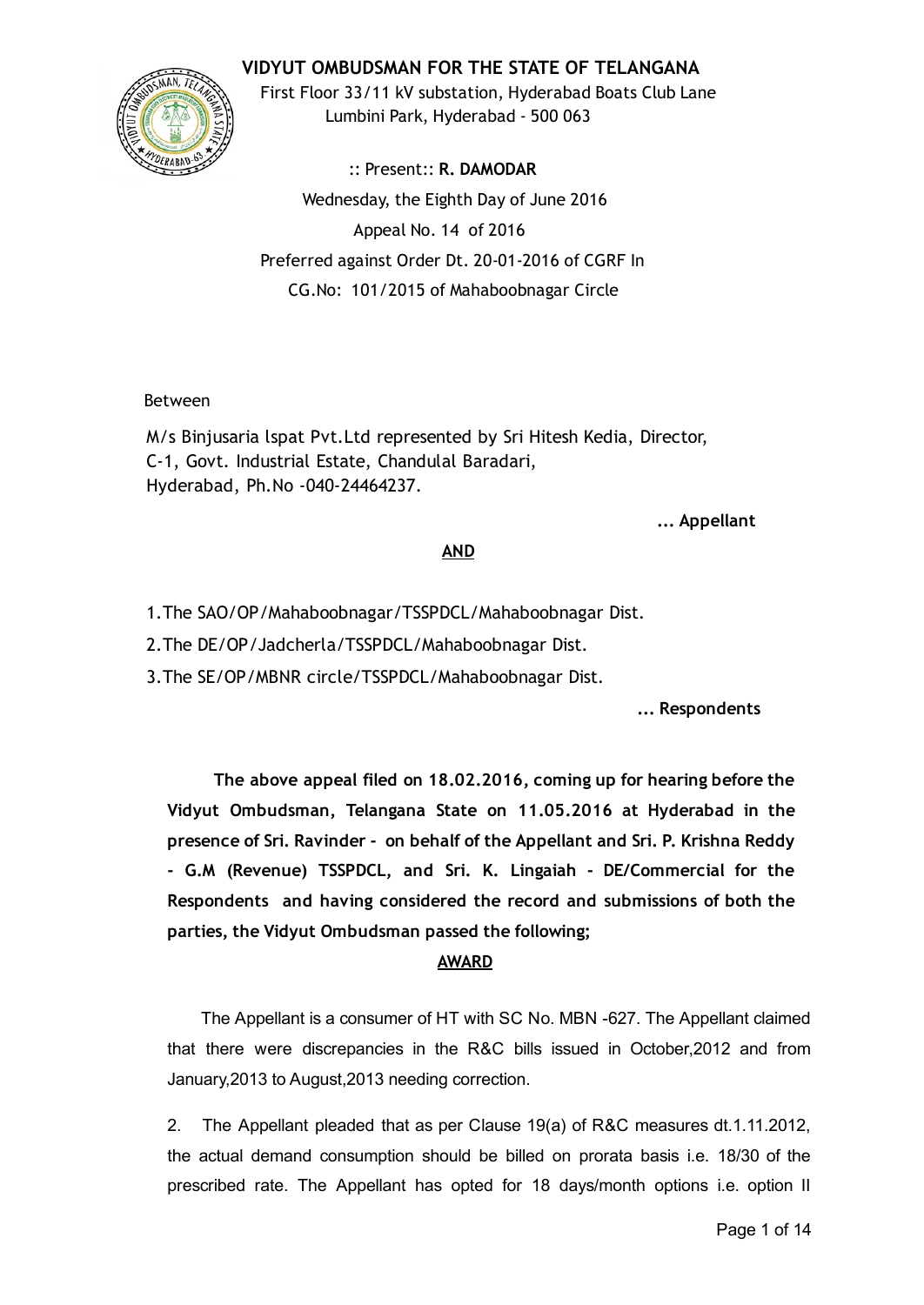mentioned in clause 14 of R&C measures. The Appellant alleged that there is an excess claim of Rs 33,16,496/ during 18 days/month option.

3. The Appellant alleged that the Respondents claimed an amount of Rs 22,43,013/ towards off peak penal energy charges for the month of April,2013. The Appellant had opted for option II of ERC/ R&C proceedings i.e. 18 days per month i.e. power on days. The Appellant further claimed as per the ERC proceedings dt.17.4.2013, the quota was enhanced from 60% to 66% per month from April,2013 billing month and therefore entitled to 20 days instead of 18 days during April,2013. The Appellant alleged that in the R&C supplementary bill, the Respondents have taken 11 days before March, 2013 and 7 days after April even though the Appellant is entitled to 9 days.

4. The Appellant alleged that the Respondents took quota of off peak hours at 979020 KWH as against 1063662 KWH of consumption and whereas for 9 days entitlement for off peak hours is 1258740 KWH which is short of 195078 KWH. The consumption from 1.4.2013 to 19.4.2013 is within the limit and attracts no penalty as per ERC proceedings and thus the consumption was well within the limits prescribed during off peak in April,2013 and therefore, levying of penal charges of Rs 22,43,013/ is not correct and consequently, late payment charges of Rs 57,962/ for January,2013, Rs 89023/ in February, 2013 and Rs 17,360/ in August 2013 totalling Rs 1,64,345/ levied is not correct, since the due amounts were paid on due dates and these late payment charges are liable to be withdrawn and on these lines, the Appellant lodged a complaint with the CGRF..

5. The 1st Respondent/SAO/O/MBNR submitted a reply dt.10.12.2015 stating that in view of necessity caused by prolonged dry spell, increased demand, delayed monsoon, insufficient inflows in hydel reservoirs, the power stations were not in a position to operate at full capacity and on request, the ERC imposed Restriction and control measures to be implemented from 12.9.2012 to 31.7.2013 through proceedings No. APERC/Secy/14/2012-13 dt. 14.9.2012.

6. The 1st Respondent stated that the supplementary R&C bill issued to the Appellant for october, 2012 for Rs 44,77,893/, was subsequently revised on receipt of field report of the 2nd Respondent/DE/OP dt.20.2.2013 and a revised bill was issued for Rs 21,22,407/ withdrawing the excess bill amount in the books of account.

7. The 1st Respondent further stated that the R&C measures were revised vide proceedings of the APERC Dt.1.11.2012 and in compliance to it, options forms were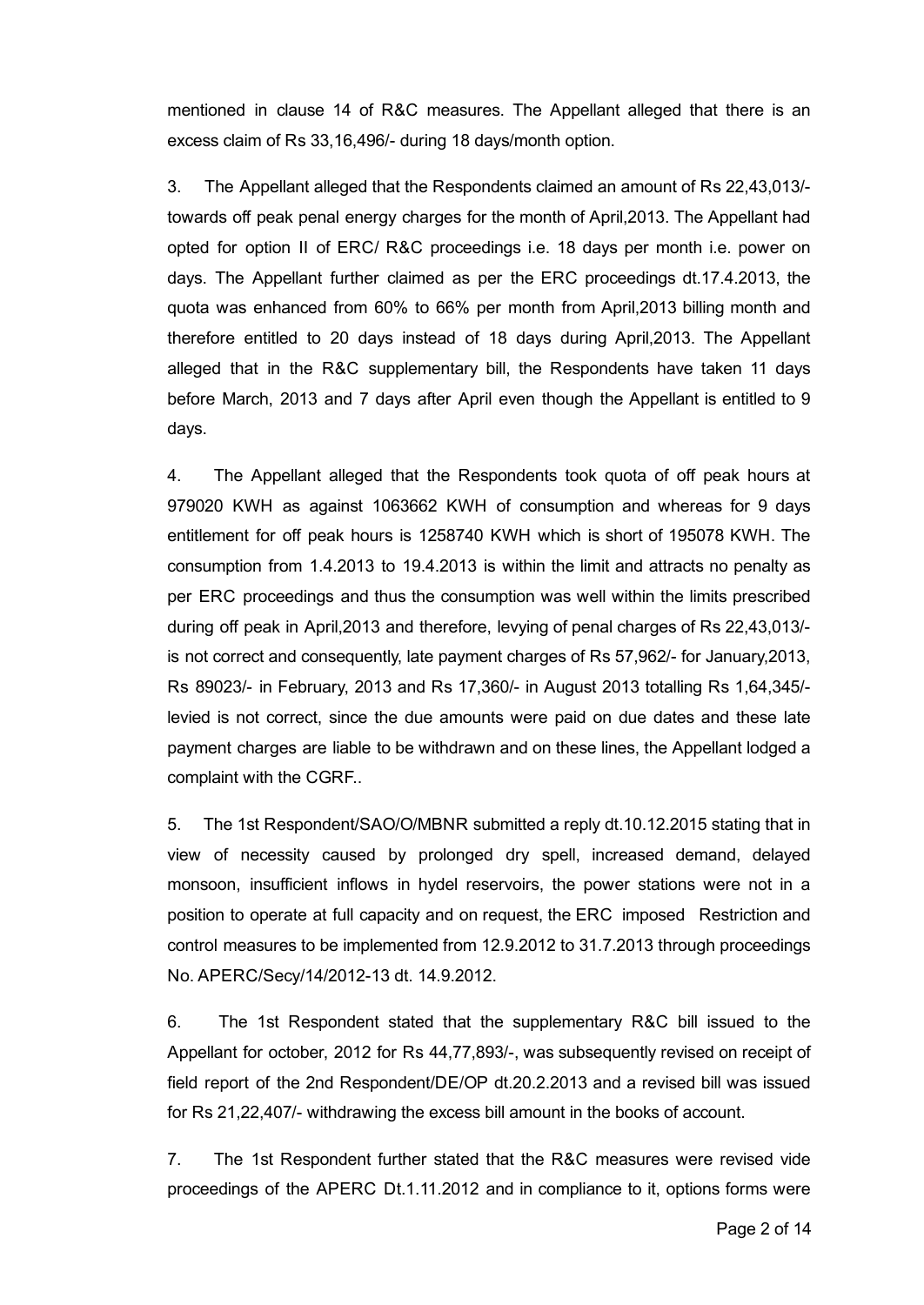issued to the Appellant and the Appellant has opted for option II i.e. 18 days power supply at a stretch and 12 days power holiday. During 18 days of power supply, 100 % CMD during off peak hours and 10% contracted demand during peak hours can be drawn by the consumers and during power holiday of 12 days, 10% of the contracted demand is permitted for maintenance as per the revised R&C measures dt.1.11.2012.

8. The billing pattern on the basis of option II which is 18/12 days would be as follows:

## Permitted Demand Limits (PDL) under option -2 or option-3:

- a. PDL during off peak = 100% x Contracted demand for 18 days
- b. PDL during peak  $= 10\%$  x Contracted demand for 18 days

c. PDL during power holiday period  $= 10\%$  x contracted demand for 12 days Permitted consumption limits (PCL) under option - 2 or option - 3

- a. PCL during off peak = CMD  $X$  LF  $X1(PF)$  X No. of off peak hours for 18 days
- b. PCL during peak = CMD X 10% X 1(PF) XNo. of off peak hours for 18 days
- c. PCL during power holiday period = CMD  $X$  10%  $X$  1(PF)  $X$  No. of off peak hours for 12 days.

9. The 1st Respondent claimed that from the above method, the consumer who opted 18/12 days option should be billed on prorata basis for power on and power off days separately wherein 10% of CMD is allowed for maintenance during power holidays for 12 days, during which the recorded maximum demand should only be billed. The R&C supplementary bills issued to the Appellant were in accordance with PDL & PCL specified by ERC from time to time. The R&C bills issued for the month of October, 2012 and January,2013 to August 2013 are in order and no revision is required. The Respondent No.1 further claimed that the R&C bill for the month for April,2013 (Final Reading on 19.4.2013 and Initial Reading on 19.3.2013) was issued by considering the power on days as 18 days (from 19.3.2013 to 30.3.2013 for 11 days and from 13.4.2013 to 19.4.2013 for 7 days) and power off days as 12 days and therefore, the bill issued for the month for April,2013 is in order. The late payment charges were levied on the Appellant as part of CC bill from December,2012(due date on 9.1.2013) January 2013 (due date 9.2.2013) and July 2013 (due date 9.8.2013) and payments was made after the due dates i.e. on 31.1.2013, 11.2.2013 and 13.8.2013 respectively and they are in order. The 1st Respondent also reported that out of the R&C penalties of 44,75,422/- an extent of 50% was waived to the Appellant as per the orders of the ERC. The 1st Respondent thus claimed that the billing during R&C measures and also penalties were in order.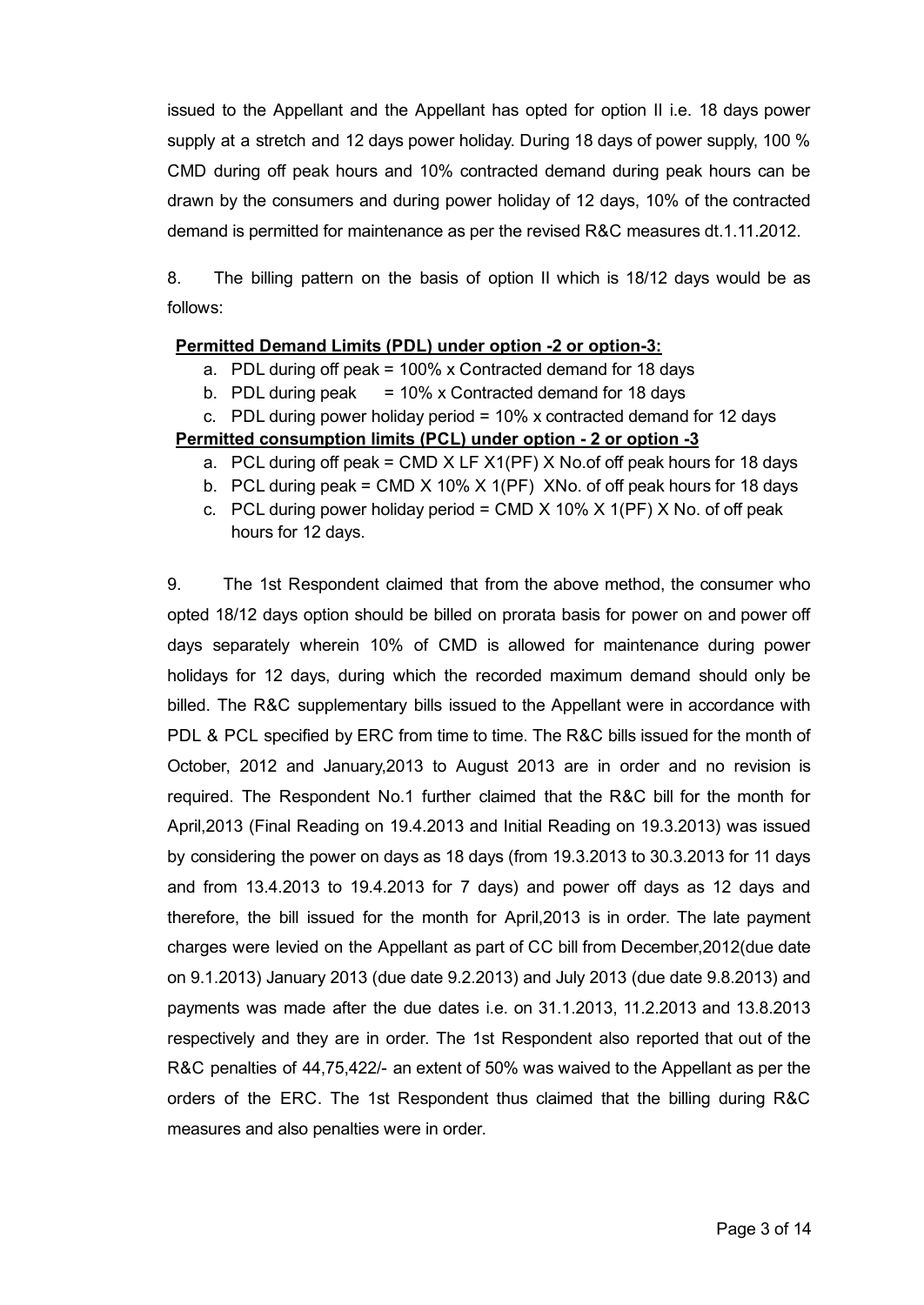10. Before the CGRF, a representative of the Appellant pleaded that the demand charges normal rate charged during R&C period for the month of December,2012, January to August, 2013 amounting to Rs 33,16,496/‐ should be withdrawn and similarly the off peak penal charges during April,2013 which was billed at 60% of CMD should be revised to change off peak hours to 66% of CMD. The late payment charges should also be revised as the payments were made within time. The 1st Respondent pleaded that there is no need for revision of the billing and also penal charges.

11. After hearing and on consideration of the material on record, the CGRF disposed of the complaint with the following order:

"As deposed by the Respondents they are directed to collect the R&C bills as per Hon'ble ERC orders in vogue. Necessary compliance reports may be furnished to the forum. The complaint is disposed of accordingly."

12. Aggrieved and not satisfied with the impugned orders, the Appellant preferred the present Appeal claiming that the Appellant is not due to pay the penalty levied and excess billed amounts and further the CGRF, without considering the 66% quota in April,2013 billing month and without considering the order of Vidyut Ombudsman dt.27.10.2014 in Appeal No. 154 of 2013, passed the impugned orders which are liable to be set aside and that the excess claim of Rs 33,16,496/- towards demand charges normal rate during the period October,2012 and January to August,2013 billing months, and off peak penal energy charges Rs 22,43,013/- and similarly late payment charges of Rs 1,64,345/ in the month of January,2013, February, 2013 and August,2013 billing months are liable to be set aside and direction be given to the 3rd Respondent to revise the R&C supplementary bills for the period from October,2012 and January to August, 2013 billing months, apart from directing payment of compensation to the Appellant.

13. The 3rd Respondent submitted a report dt.27.3.2016 stating that the R&C measures prevailed from 12.09.2012 to 31.07.2013 as per R&C measures issued in proceedings dt.14.9.2012. The Appellant was issued R&C supplementary bill for the month of October, 2012 for Rs 44, 77, 893/- which was subsequently revised on receipt of a field report of the DE/Electrical/Operation/jadcherla (R2) through his letter dt.20.2.2013 and a revised bill was issued to the Appellant for Rs 21,20,407/ and the excess amount of bill was withdrawn.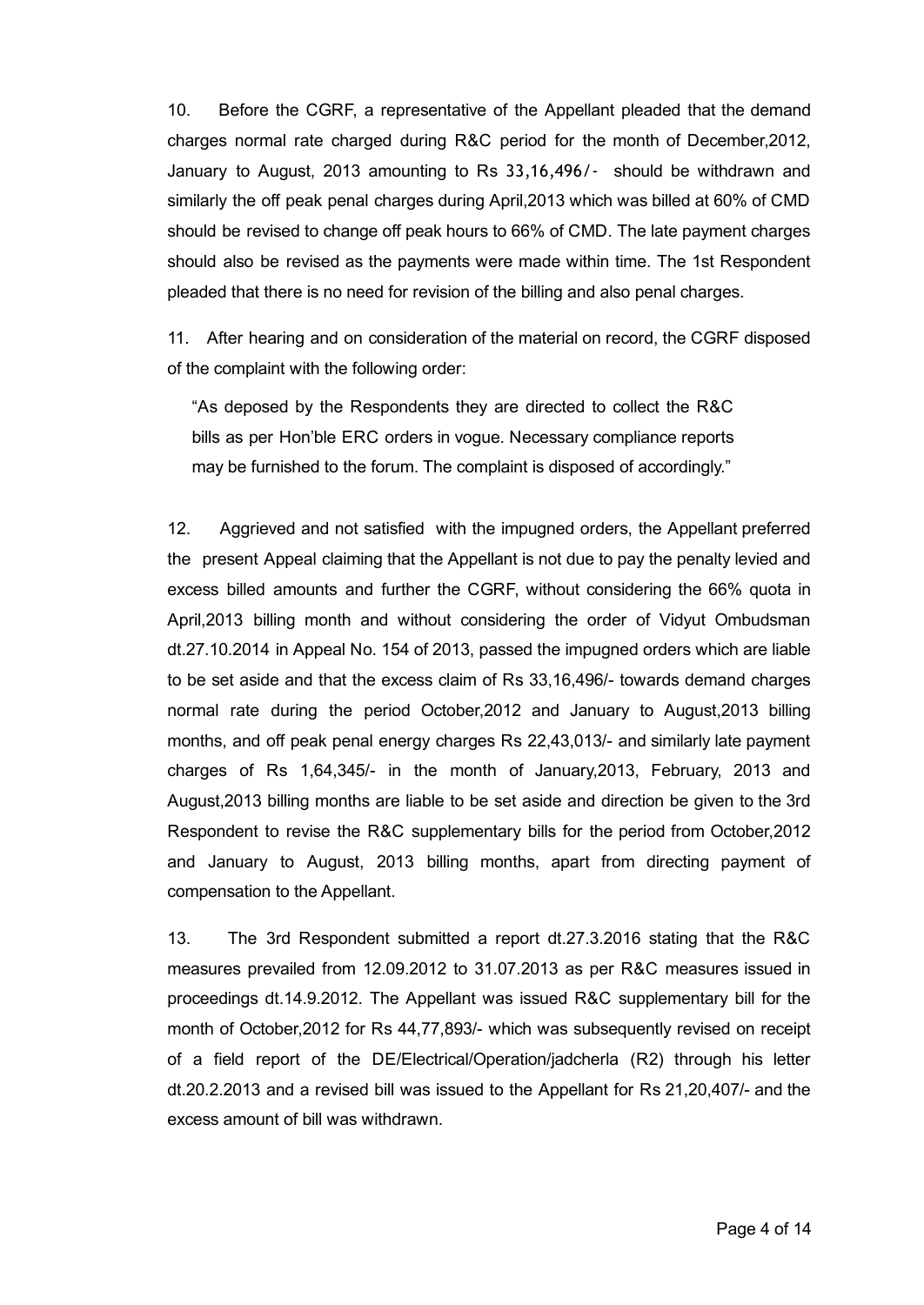14. The 3rd Respondent further stated that the R&C measures were revised through proceedings dt.1.11.2012 by the ERC and as per this revised proceeding, the Appellant had chosen option II for drawing power with 18 days power supply at a stretch and 12 days power holidays. During the 18 days, 100% CMD in off peak hours and 10% CMD during peak hours can be drawn by the consumer, with permission to the consumer to draw power at 10% of CMD during 12 power holidays for maintenance(lights and fans for HT category consumer).

15. The 3rd Respondent further stated that the Appellant was levied late payment charges for the month of Dec,2012 (due date on 9.1.2013), Jan,2013(09.02.2013) and July-13(09.08.2013) as charges were paid after the due date i.e. on  $31.1.2013$ , 11.2.2013 and 13.8.2013 respectively and the levy was in order. The 3rd Respondent through his letter dt.12.4.2016 stated that the R&C bill for the month of April,2013 was revised earlier and issued for an amount of Rs 9,71,690/- to the Appellant. An amount of Rs 11,21,506/ was withdrawn towards R&C penalty levied in the month of April,2013 and therefore, no further revision is needed. The Appellant was adjusted an amount of Rs 44,75,422/ towards 50% R&C penalties and net R&C bill amount of Rs 10,39,573/(from 09/12 to 06/13) total making out to Rs 55,15,001/. The 3rd Respondent asserted that there is no provision to extend supply free of cost to any industrial consumer during the power holiday period of 12 days in a month, where the Appellant had availed 10% of CMD in power holidays during R&C period claiming that it should not be billed, without any valid ground. He further stated that excess billed amount of Rs 80,259/- levied towards additional charges in the month of 01/13 and 02/13 will be withdrawn.

16. The Appellant submitted a reply styled as rejoinder stating that when the quota was restricted to 60% of CMD, the industries which opted for option II were allowed to use 18 day continuous supply in off peak hours at 100% CMD with restricted quota of energy(KWH) i.e permitted consumption limit (PCL). When the restriction is enhanced to 66% from 60% of CMD, the PCL also enhanced to 20 days from 18 days as per the following formula:

CMD X LF% No. of Off Peak Hours for 20 days.

The Appellant further stated that for consumption of energy for lights and fans, no demand charge is applicable and only energy charge is applicable.

The Respondents stated that the above mentioned enhanced limit was given for May and June,2013 only and not for April,2013. In April,2013, the Appellant claimed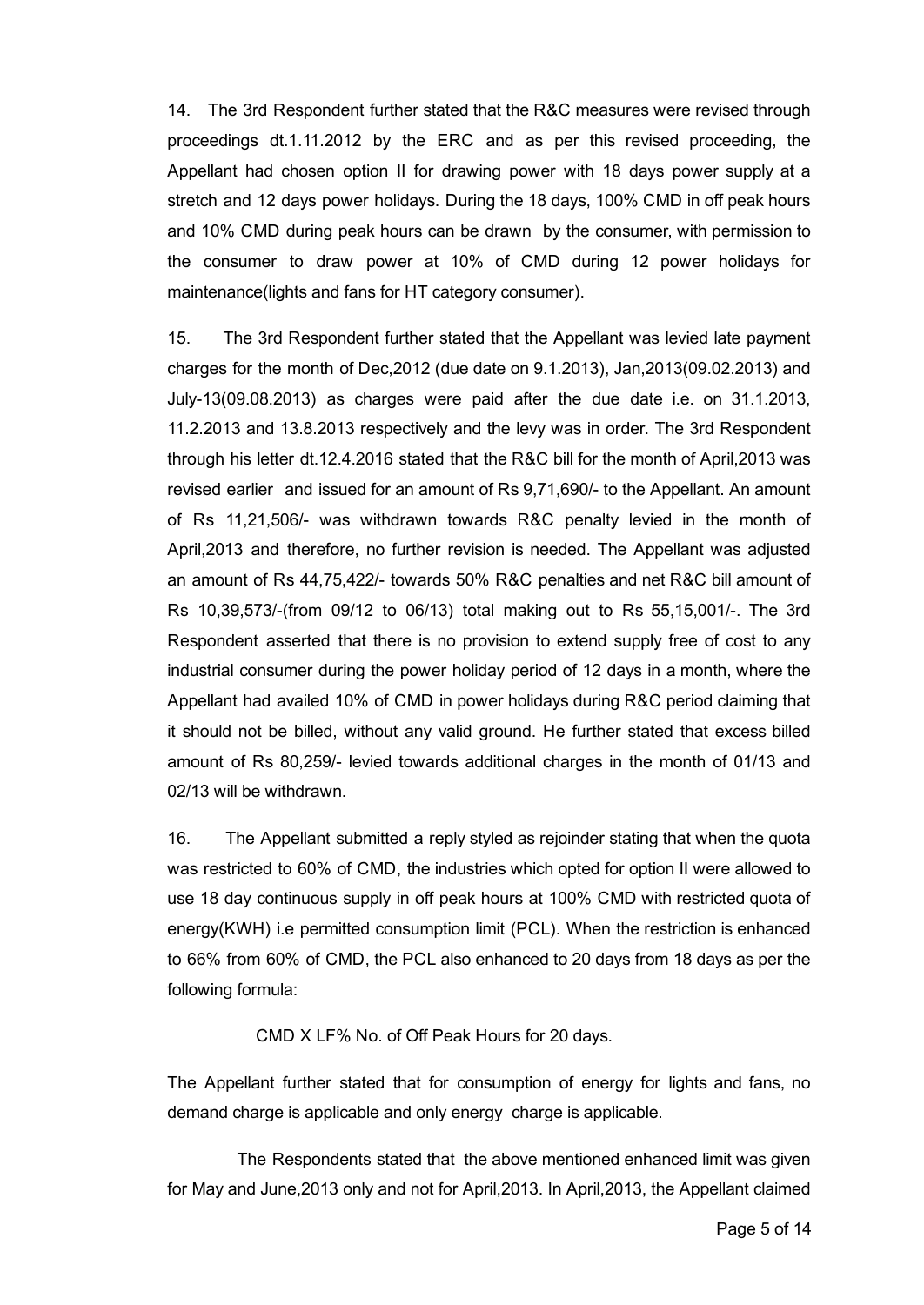that the Respondent No.3 gave 11 days power on days upto 31.3.2013 and 7 days from 1.4.2013 and in view of enhancement of quota to 66% of CMD, 9 power on days should be considered and a revised bill withdrawing penalty of Rs 22,43,013/ be issued.

17. Efforts at mediation failed to succeed, because of the nature of the dispute and stand of both the parties in this case.

18. A perusal of the record and stand of the respective parties, the following issues arise for determination:

- 1. a. Whether the Tariff existing under HT Category I for lights and fans in the Tariff Order is applicable to the Appellant's service during R&C measures?
	- b. Whether an amount of Rs 33,16,496/ was excess claimed over demand Charges normal rate for the months of October,2012 and January,2013 to August,2013?
	- c. When no contracted demand is provided/supplied to the Appellant during power off days i.e. 12 days, but only energy is provided/supplied, whether the Respondents cannot claim demand charges during power off days?
- 2. Whether an amount of Rs 22,42,013/- was excess claimed over off peak penal energy charges for the month of April,2013?
- 3. Whether an amount of Rs 1,64,345/ was excess claimed over late payment surcharge?
- 4. Whether withdrawal of 10% demand charges of 12 days power holidays in accordance with the order of Vidyut Ombudsman in Appeal No. 154 of 2013 dt.27.10.2014 is tenable in the present case?.
- 5. When the Clause 6 of HT supply general conditions of Tariff Order FY 2012-13 states the billing demand =RMD or 80% of CMD whichever is higher, whether the claim of the Appellant that the claim of 3 RMDs during a month is in violation of provisions of the Tariff Orders and R&C orders?
- 6. Whether reliance placed by the Appellant on a flow chart and a calculation method, stating that 100% supply for 18 days for 20 Hours a day works out to 50% CMD supplied is tenable?
- 7. Whether the Appellant is entitled to enhancement of PCL of 60% to 66% as per R&C measures proceedings dt.17.4.2013?
- 8. Whether the Appellant is entitled to compensation for the delay?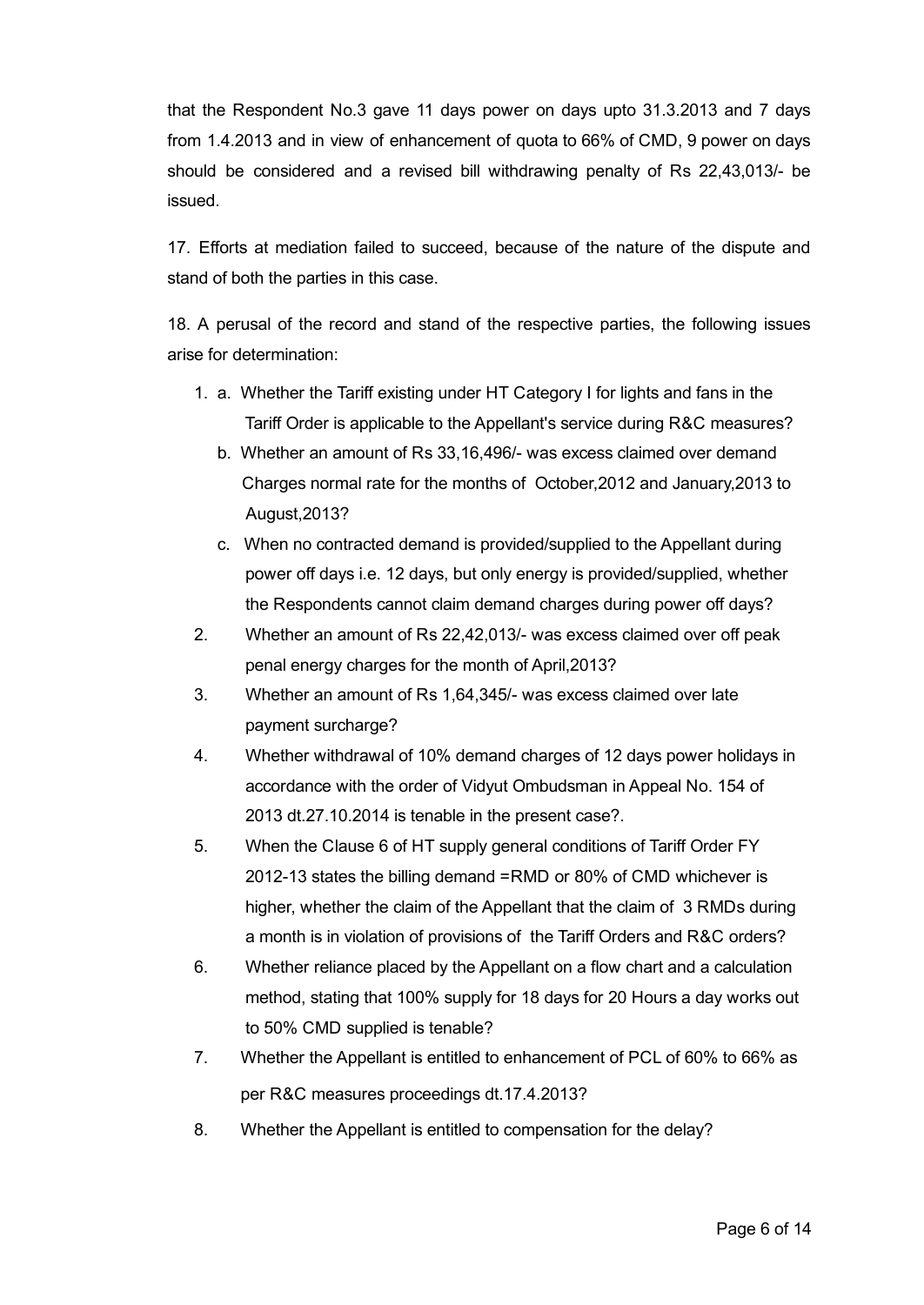19. **Issue 1(a)(b) &(c)**. The Appellant pointed out Clause 14 of R&C measures dt.1.11.2012 and exercise of option II by the Appellant for industrial consumers, there is a provision for usage of supply for 18 days per month, power holidays for 12 days and restricted 10% of CMD during power holidays for maintenance. The Appellant contended that the billing was not made as per the clause 14 for the months of October,2012 and January to August,2013 and thus there has been an excess billing for Rs 33,16,496/. The Appellant claimed that the RMD was billed 4 times separately for power on days towards peak and off peak and power off days towards peak and off peak as given below:

| For the month of January, 2013: |         |           | Peak hours off peak hours |
|---------------------------------|---------|-----------|---------------------------|
| Power on days                   | $\cdot$ | 414 KVA   | 9433.2 KVA                |
| Power off days                  | ٠       | 217.2 KVA | 217.2 KVA                 |

A brief study of both the billing calculations of Appellant and Respondents are as Follows:

# Respondents billing calculation towards demand charges normal rate for Jan'2013:

| 9433.2x20/24(hrs)x18/31(days)x250(rate) = 11,41,113 off peak power on days |             |  |                               |  |
|----------------------------------------------------------------------------|-------------|--|-------------------------------|--|
| 414x4/24x18/31x250                                                         |             |  | $=$ 10,016 peak power on days |  |
| 217.2 x13/31x250                                                           |             |  | $=$ 22,771 power off days     |  |
|                                                                            | 11,73,900/- |  |                               |  |

Appellants billing calculation towards demand charges normal rate for Jan'2013:

| Rs 250 x 18/31 x 20/24 | $=$ Rs121 x (Demand Charges rate)     |
|------------------------|---------------------------------------|
| Power on days          | $=$ Rs 121 x 9433.20 = Rs 11,41,417/- |
| Power off days         | $=$ No charges                        |

Appellant has claimed withdrawal of 10% demand charges normal rate during power off days.

Demand charges normal rate worked out by Respondents is Rs 11,73,900/‐ Demand charges normal rate worked out by the Appellant is Rs 11,41,417/‐

The difference of excess amount as contended by the Appellant for this month is Rs 32,483/‐ (this amount pertains to power off days demand charges which is restricted to 10% of the CMD).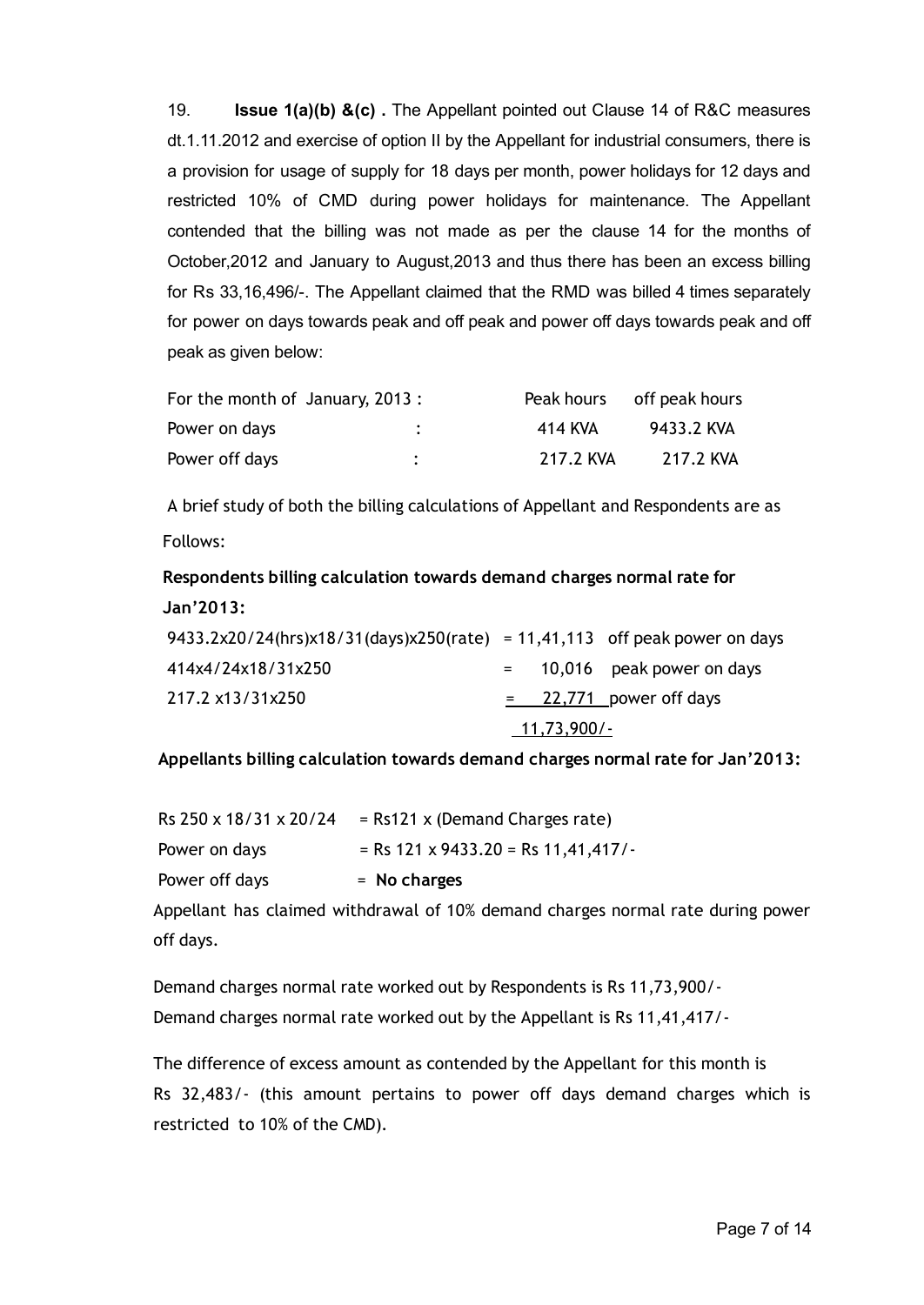The basic difference of billing calculations of both is whether to bill the demand charges during power off days or not. The ERC has restricted the usage of power to 10% of the CMD and not approved any provisions where the consumers can avail power supply free of cost during power holidays. In the present case, for the bill of January, 2013, the usage during power holidays i.e. 12 days of the month, the RMD recorded was 217.2 KVA which the Appellant has used and shall be billed invariably. Appellant calculated amounts over demand charges during power holidays cumulatively for the months October,2012 and January to August,2013 arriving at an amount of Rs 33,16,496/-. As per the ERC proceedings dt.1.11.2012 under option II Clause 14, 10% of the contracted demand is permitted for maintenance, which does not specify usage of supply during this period as free of cost. Similarly the contention of the Appellant for withdrawal of Rs 33,16,496/‐ representing 10% of the demand charges during power off days is untenable. The issue is answered accordingly.

Clause 213.5 Part‐ B, HT rates of Tariff Order 2012‐13 provides billing of consumption of energy for lights and fans in a factory at the following rates:

| <b>ENERGY CHARGES</b> |                            |
|-----------------------|----------------------------|
| Voltage of Supply     | Lights & fans (paise/KVah) |
| 132 KV and above      | 567                        |
| 33 KV                 | 582                        |
| <b>11 KV</b>          | 600                        |

This Clause is provided for billing, consumption of fans and lights, in case of segregation and non segregation under HT Category I Tariff.

As per the ERC proceedings dt.17.4.2013 Clause 14, under option II, 10% of the contracted demand is permitted for maintenance, towards regular maintenance works, such as overhauling of machines, periodical testing etc. The Tariff order specifies separate tariff rates for industrial purpose and lights & fans under HT -1 Category. The basis for separate rates of billing of lights and fans is the purpose of usage of supply, which is other than Industrial purpose. There is no relation between the restrictions during R&C period and lights and fans tariff rates. Hence, the contention of the Appellant for same billing without demand charges and only energy charges so far as lights and fans tariff is not tenable.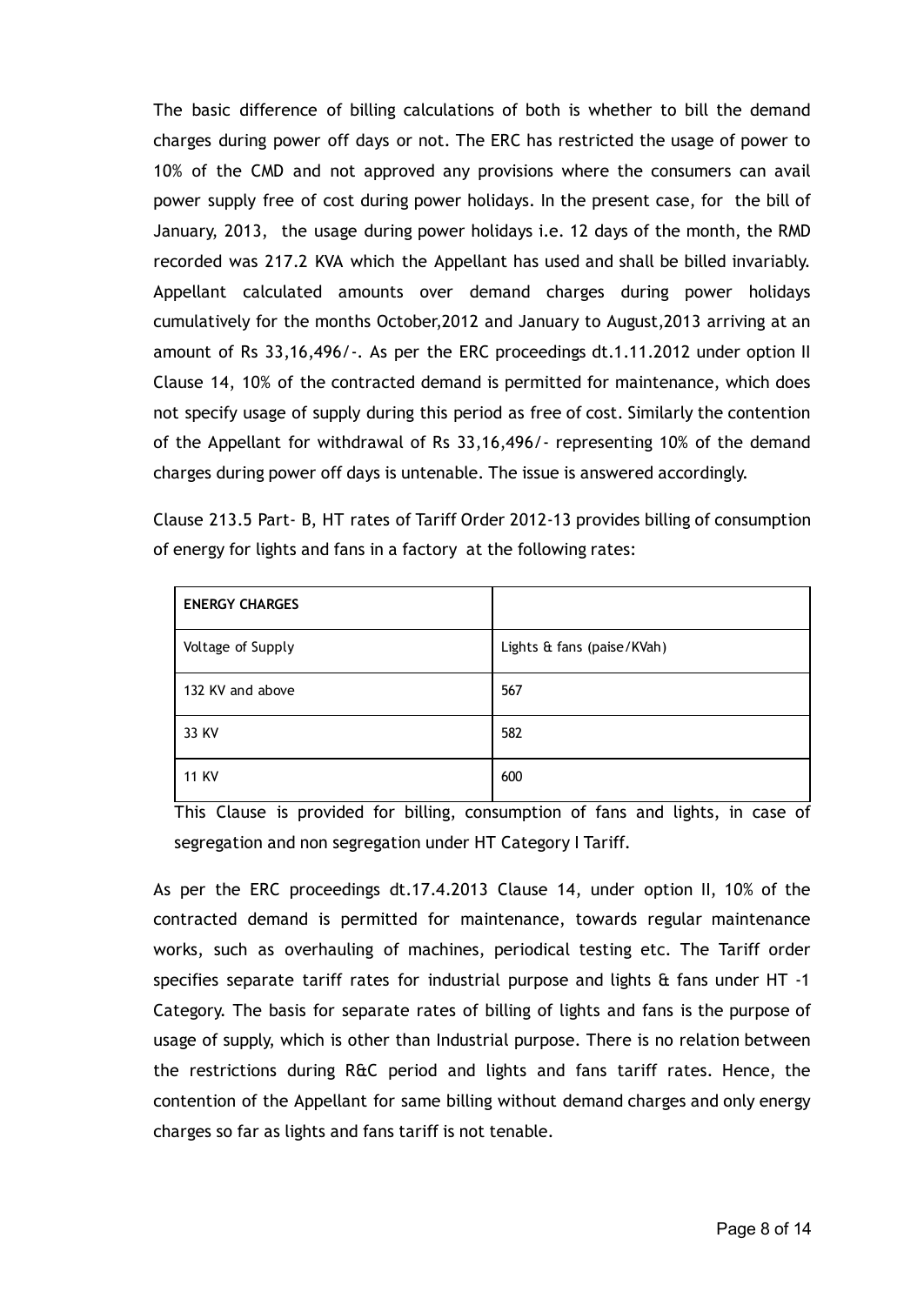20. No Contracted Demand is supplied to the Appellant during the power off days i.e. 12 days but only energy is supplied. Hence the Appellant contends that the Respondents cannot claim demand charges during power off days.

There is a misconception on the terms 'contracted demand' and 'energy' by the Appellant which can be seen in the GRID CODE.

The ERC under the Grid Code explained the following terms:

Contract demand:‐ Maximum kW or KVA agreed to be supplied by the supplier and reflected in the agreement executed between the parties.

Active energy:- The electrical energy produced, flowing in or supplied by an electrical circuit during a time interval, being the integral with respect to time of Active Power, measured in units of watt‐hours or standard multiples thereof.

Demand charges:‐ Fixed charges payable by the consumer at the rate fixed by the supplier per KVA of Maximum Demand attained by the consumer's system or 80% of Contracted Demand whichever is higher.

Note: In the R&C proceedings dt.1.11.2012, Clause 19(a) specifies that the billing demand shall be the maximum recorded during the month, modifying the condition of billing minimum 80% contracted demand or RMD as per Clause 213(6) of Tariff Order 2012‐13.

21. In view of the above defined terms, the contention of the Appellant seeking withdrawal of demand charges during power off days on the ground that no Contracted Demand is supplied to the Appellant during power off days i.e. 12 days, but only energy is supplied, is not tenable, as the Appellant has misunderstood the terms Demand Charges and Energy Charges, which is specifically defined in the grid code whereby the Demand Charges is usually measured in magnitude of supply i.e in KVA and Energy is measured as consumed units i.e in KVAH.

22. Issue No. 4. On this issue, the Appellant has relied on orders dt.27.10.2014 in Appeal No. 154 of 2013 wherein in the relief portion marked at paragraph 30(a), the Vidyut Ombudsman held that "the DISCOM cannot charge demand charges for the meagre 10% demand that was allowed to the Appellants during the power holiday period, as doing so contravenes the direction of the Hon'ble commission" to contend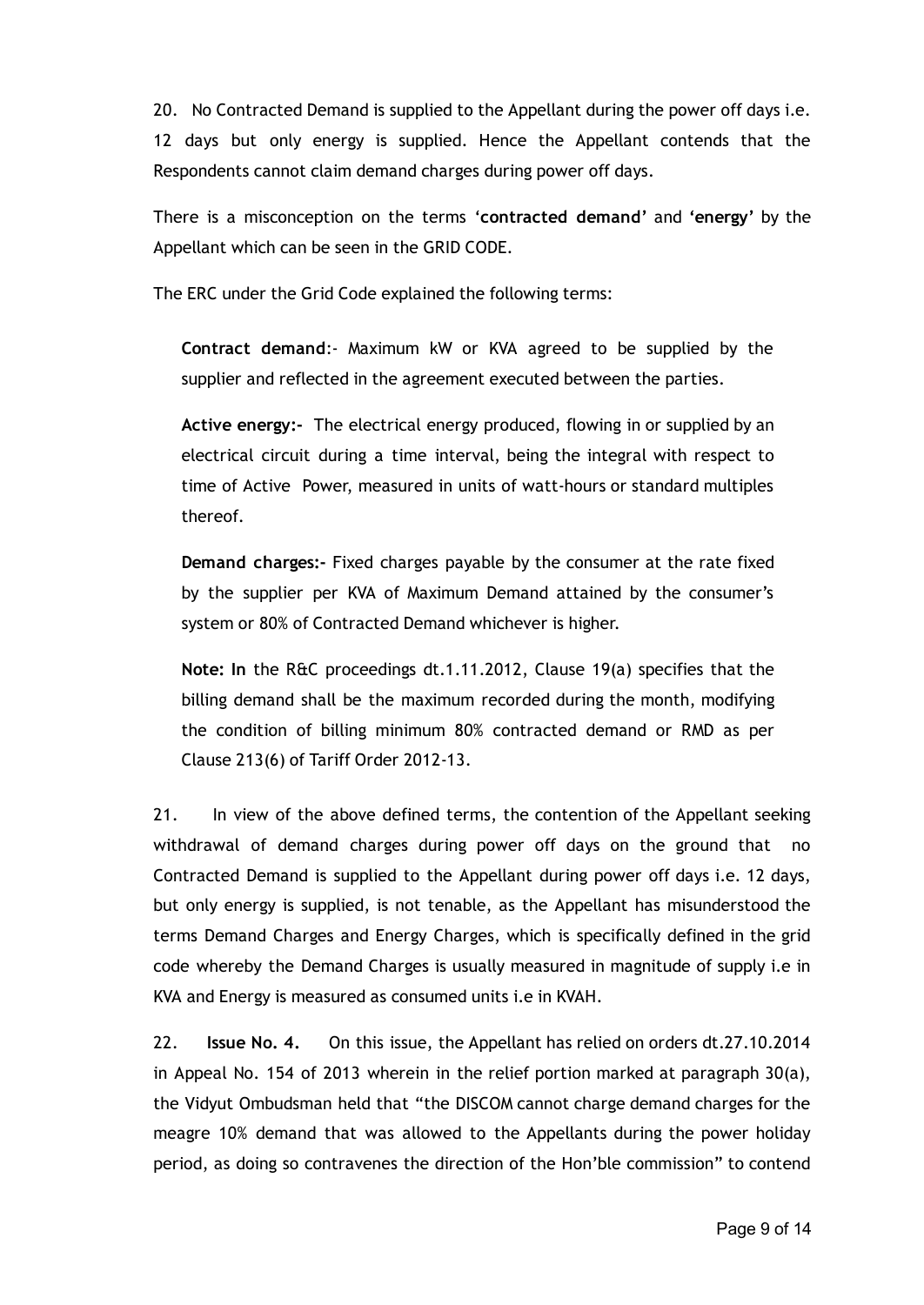that once it is held that there can be no demand charges for consumption of 10%CMD in the present case also and the Respondents are not entitled to raise 10% demand charges during power holidays under the R&C measures. The relief under paragraph 30(a) in Appeal No. 154 of 2013 cannot be taken as a precedent in this case, because there is no specific provision under R&C measures stating that this 10% of contracted CMD during power holidays should be free of cost. Thus the contention of the Appellant on this aspect is found to be untenable.

23. ISSUE No.2  $\&$  7 : For the month of April, 2013 the Appellant claimed that an amount of Rs 22,43,013/‐ towards off peak penal energy charges was excess claimed. The Appellant stated that they have opted for option No.II in the ERC orders dt.1.11.2012, which permit consumers to avail supply for 18 days per month during power on days and 12 days during power off days and this was amended in proceedings dt.17.4.2013 enhancing the 60% quota to 66% per month w.e.f. April,2013 billing month and quota of power on days was enhanced to 20 days from 18 days. But in the R&C supplementary bill, the Respondents have taken 11 days quota before 31.3.2013 and 7 days quota after 1.4.2013 total of 18 days quota and whereas the Appellant is entitled to 20 days quota, including 9 days quota after 1.4.2013. This has resulted in taking off peak quota hours at 979020 KWH against the consumption of 1063662 KWH instead of 9 days quota of 1258740 KWH, in this way the Appellant claimed that they are not liable to be penalised.

24. The Appellant who has been under option II, has misinterpreted the R&C proceedings dt.17.4.2013 and claimed that they are entitled to PCL(permitted consumption limit) during off peak to 66% of CMD, which is specifically made applicable to the consumers who are under option I only. The appellant is under option II. As per clause 13 of R&C proceedings dt.17.4.2013 under option II or III, the applicable PCL is as follows:

=CMD X LF(load factor) % X 1 (PF)(Power factor) X No. of peak hours for 20 days.

Hence, the calculation formula of PCL limits given above does not allow the enhanced 66% of CMD into this option(II), which is specifically made applicable for the consumers under option I.

25. With respect to the plea of the Appellant that the Respondents have taken 18 days quota with 11 days quota before 31.3.2013 and 7 days quota after 1.4.2013 and whereas, they are entitled to 20 days quota including 9 days quota after 1.4.2013 as per the proceedings dt.17.4.2013 of the ERC, is not correct as this relaxation came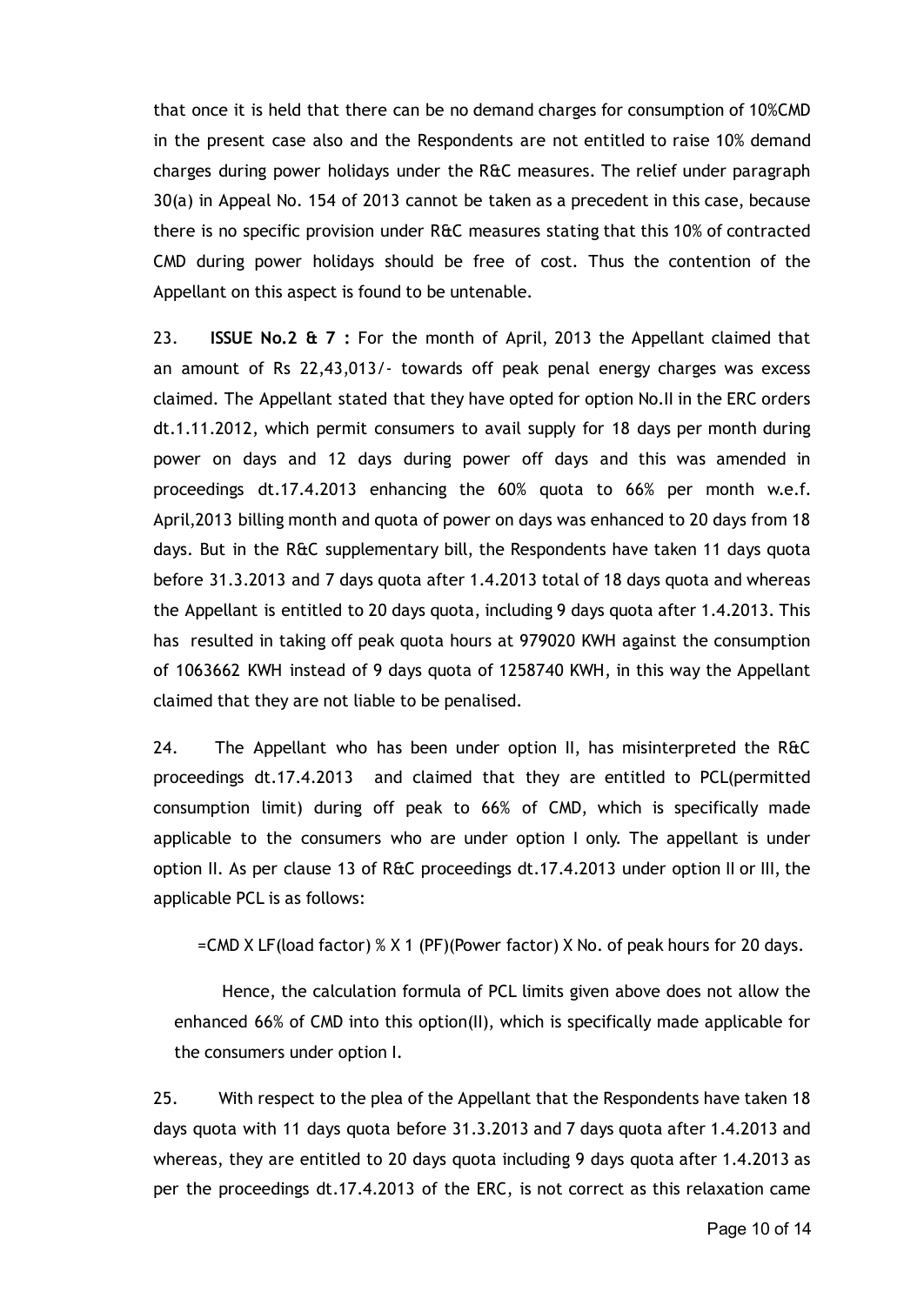into effect from the billing date of April, 2013 i.e the month of May. The R&C measures dt.17.4.2013 specifies that " The restrictions now imposed would be reviewed by the Commission from time to time based on demand and supply position. These orders shall come into force w.e.f. meter reading date of April, 2013 and will be in force till meter reading date of June,2013". Which answers the Appellant's claim of excess billing of Rs 22,42,013/‐ over off peak penal energy charges for the month of April,2013 which is not tenable.

26. ISSUE No.3 The Appellant claimed that an amount of Rs 1,64,345/- was excess claimed towards late payment charges for the month of January,2013, February,2013 and August,2013 and hence liable to be withdrawn.

The Respondents have partially agreed to the Appellants claim that the late payment surcharge was levied in the above said months due to the fact that the payments received during the respective months were not the total amount due, but part of the amount due, and the late payment charges were revised for the months January and February, 2013 which is shown in the following table:

| Month         | Due<br>Date | <b>Net</b><br>demand | Amount<br>paid | Date of<br>payment | <b>Bal due</b> | No.<br>of<br>days | Surcharge | Levied<br><b>CC</b><br>in<br>bill | <b>Excess</b><br>levied<br>bill | Levied<br>month |
|---------------|-------------|----------------------|----------------|--------------------|----------------|-------------------|-----------|-----------------------------------|---------------------------------|-----------------|
| <b>Dec-12</b> | 10.12.12    | 17622177             | 17097227       | 10.12.12           | 524950         | 15                | 3937      | 57962                             | 54025                           | $Jan-13$        |
|               |             |                      | 2707104        | 25.12.12           |                |                   |           |                                   |                                 |                 |
|               |             |                      |                | <b>Bal due</b>     |                |                   |           |                                   |                                 |                 |
| $Jan-13$      | 09.01.13    | 21606665             | 12404465       | 09.01.13           | 7848648        | 16                | 62789.18  | 89023.26                          | 26234                           | Feb-13          |
|               |             |                      | 1353552        | 09.01.13           |                |                   |           |                                   |                                 |                 |
|               |             |                      | 1043542        | 31.01.13           |                |                   |           |                                   |                                 |                 |
| $Jul-13$      | 09.08.13    | 30453552             | 21773207       | 09.08.13           | 8680345        | $\overline{4}$    | 173560.69 | 17360.69                          | $\mathbf 0$                     | Aug<br>$-13$    |
|               |             |                      | 8680345        | 13,08,13           |                |                   |           |                                   |                                 |                 |
|               |             |                      |                |                    |                |                   |           |                                   | 80259                           |                 |

In view of the claim of the Respondents that the payments were made in part and hence the late payment charges were claimed and that and amount of Rs 80,259/‐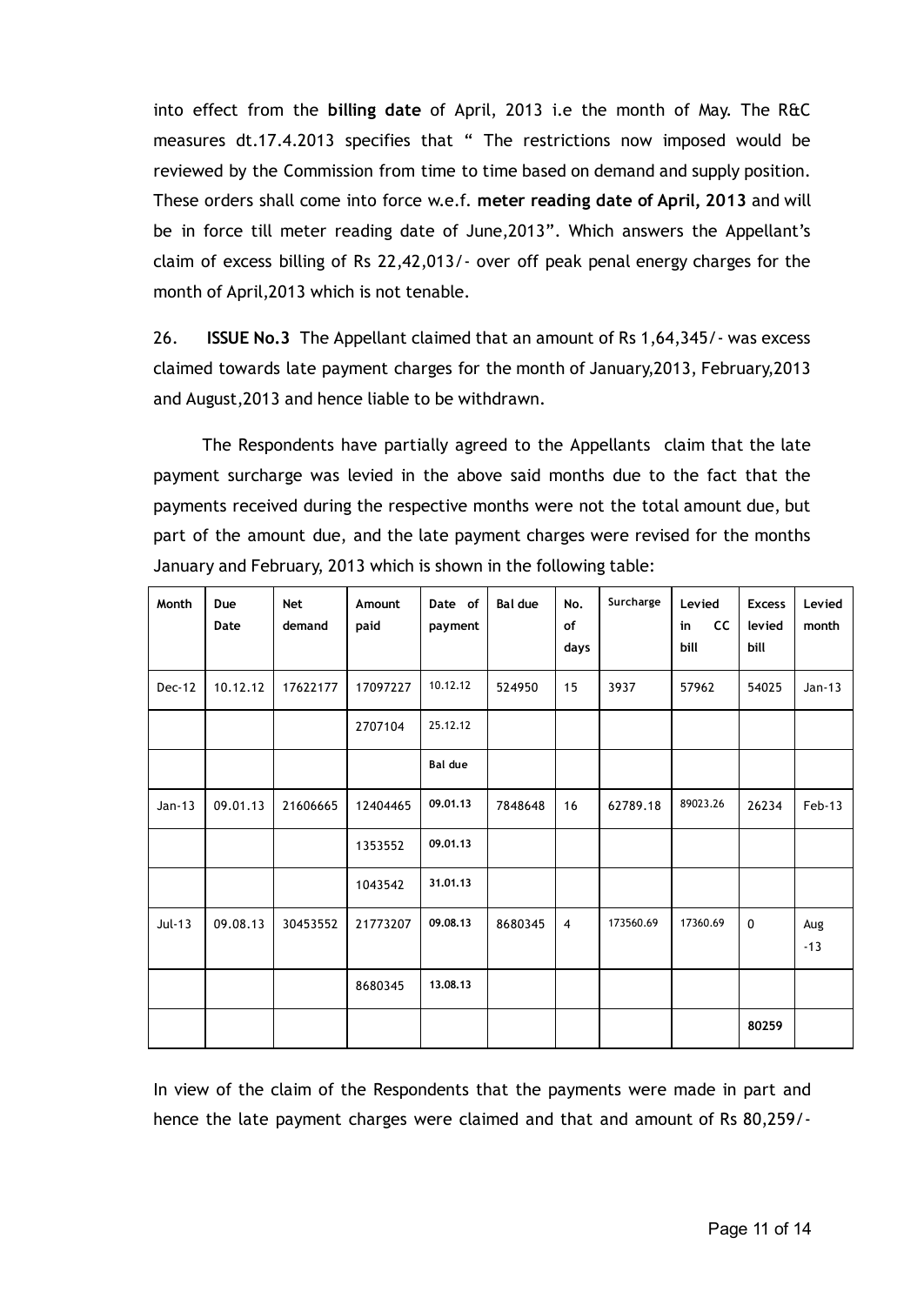was excess levied has to be accepted, while noticing that the amount of Rs 80,259/‐ should not have been levied in the first place. The issue is answered accordingly.

27. Issue No.5. The Appellant claimed that Clause 6 of HT supply general conditions of Tariff order FY 2012‐13 mentions the billing demand = RMD or 80% of CMD whichever is higher and hence the claim of 3RMD during a month is in violation of the provisions of the Tariff Orders and R&C orders.

a. The Appellant claimed that 3 RMDS calculation of demand charges by the respondents works out to 11700 KVA instead of actual RMD of 9900 KVA and the demand charges of Rs 12,37,500/‐ would cover the demand charges for complete month supply.

b. The concept of billing taking 3 RMD's separately i.e power on days (1) peak RMD (2) Off peak RMD & power Off days (3) peak /Off peak RMD can be described by taking the example of May's month billing for R&C period.

| 3 RMD'S method                                                                 | May month bill issued by DISCOM<br>Pro rata Basis                          |
|--------------------------------------------------------------------------------|----------------------------------------------------------------------------|
| <b>Power ON Days:</b><br>1) OFF PEAK RMD:9342x350x20/30x20/24<br>$=18.16.500.$ | <b>Power ON Days:</b><br>1) OFF PEAK RMD: 9342x350x20/30<br>$= 21,79,800.$ |
| 2) PEAK RMD: 2574x20/30x350x4/24<br>1,00,100.<br><b>Power OFF Days</b>         | Power OFF Days<br>2) PEAK & OFF PEAK: 198x10/30x350<br>$= 23,100.$         |
| 3) PEAK & OFF PEAK: $198 \times 10/30 \times 350 =$<br>23,100.                 |                                                                            |
| Total Rs = $19.39.700$ .                                                       | Total Rs=22,02,900.                                                        |

Note: As per the conditions specified in the ERC orders under Clause 19(a) wherein the demand charges shall be billed on pro rata rate basis i.e. @18/30 of the prescribed rate is fulfilled in the DISCOM billing.

With the above example, taking 3 RMD'S for billing separately works out Rs 19,39,700 & taking RMD including PEAK & OFF PEAK works out to Rs 22,02,900. The latter method is in line with R&C measures. 3 RMD'S billing procedure method was initially adopted by the respondents up to Feb'2013. Thereafter, the method II was adopted which is in line with R&C proceedings. Therefore, there is no violation in the method adopted by the Respondents. The issue is answered accordingly.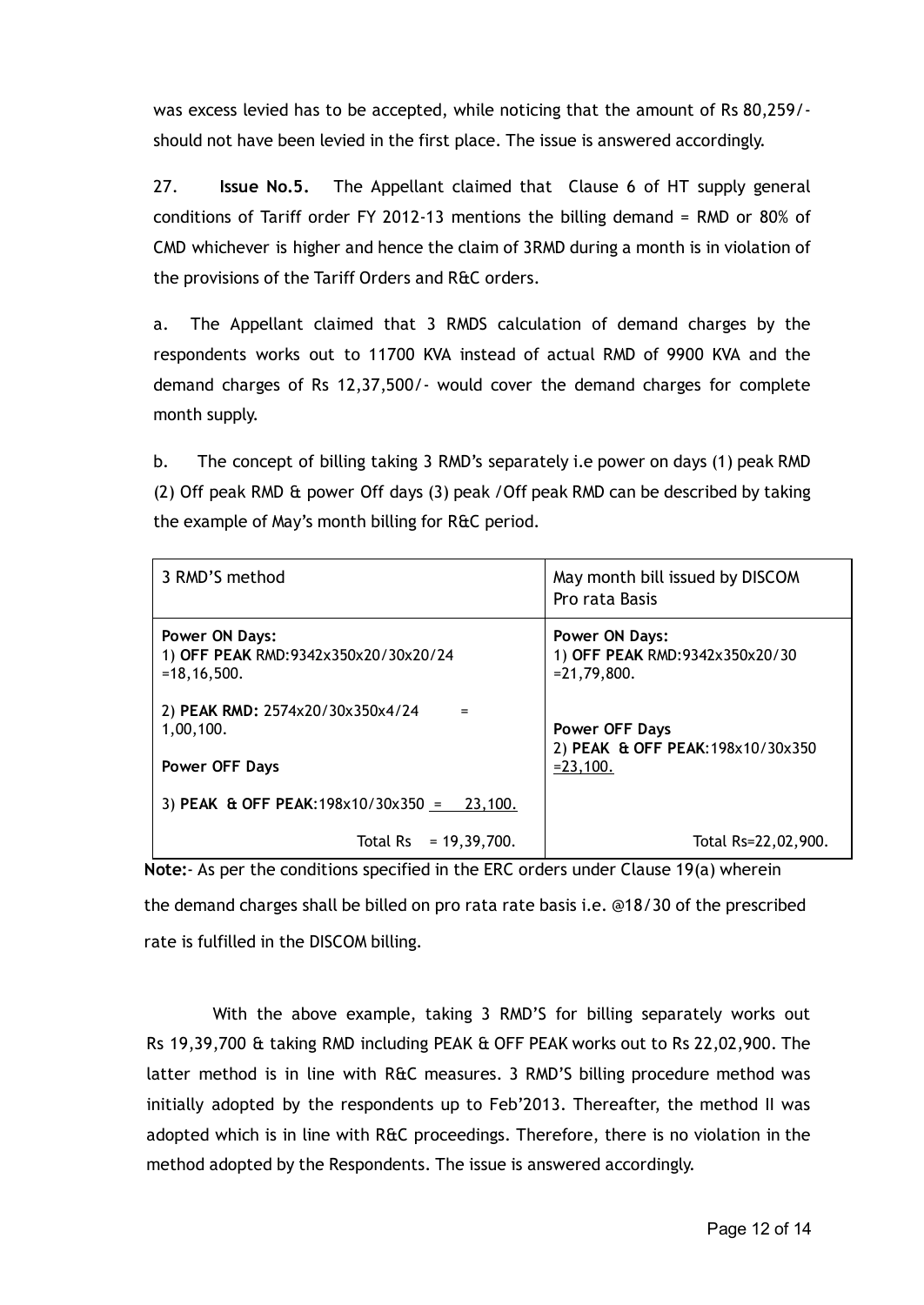28. It is pertinent to mention that in the 3RMD method, the total KVA has not been added, but only billed separately. Hence the claim of the Appellant that KVA in total billed at a time went beyond the CMD is not correct.

29. Issue No. 6 Appellant has relied on a flow chart  $\theta$  a calculation method, wherein it is alleged that the 100% CMD supply for 18 days for 20 Hrs a day works out to 50% CMD supplied. The flowchart does not derive the concept put on by the Appellant on supply of CMD to 50%, since there is no relation between usage of supply for number of Hours to contracted maximum demand. Further the maximum demand is defined by the Tariff Order 2015‐16 vide clause 6 of H.T supply‐general conditions. Subclause (5) explains the maximum demand as under.

Maximum Demand: The maximum demand of supply of electricity to a consumer during a month shall be twice the largest number of kilo-volt-ampere hours(kVah) delivered at the point of supply to the consumer during any consecutive 30 minutes in the month. However, for the consumer having contracted demand above 4000 KVA, the maximum demand shall be four times the largest number of kilo‐volt‐ampere‐hours (KVAh) delivered at the point of supply to the consumer during any consecutive 15 minutes in the month.

The maximum demand is highest/largest of the KVAH recorded during any consecutive 30 minutes in the month. Hence the method adopted by the Appellant to arrive at 50% of CMD is not tenable.

30. Issue No.8 As found on issues 1 to 5, there is no ground warranting payment of compensation to the Appellant, in view of the fact that different interpretations have been given to the provisions of R&C measures to lay certain claims by the Appellant, which have been answered in this Appeal. Therefore, there is no order for payment of compensation to the Appellant.

31. The Appeal is disposed of holding as follows;

a. the claim of the Appellant that the Respondents claimed excess amount of Rs 33,16,496/‐ over demand charges normal rate for the months of October,2012 and January,2013 to August,2013 is negatived.